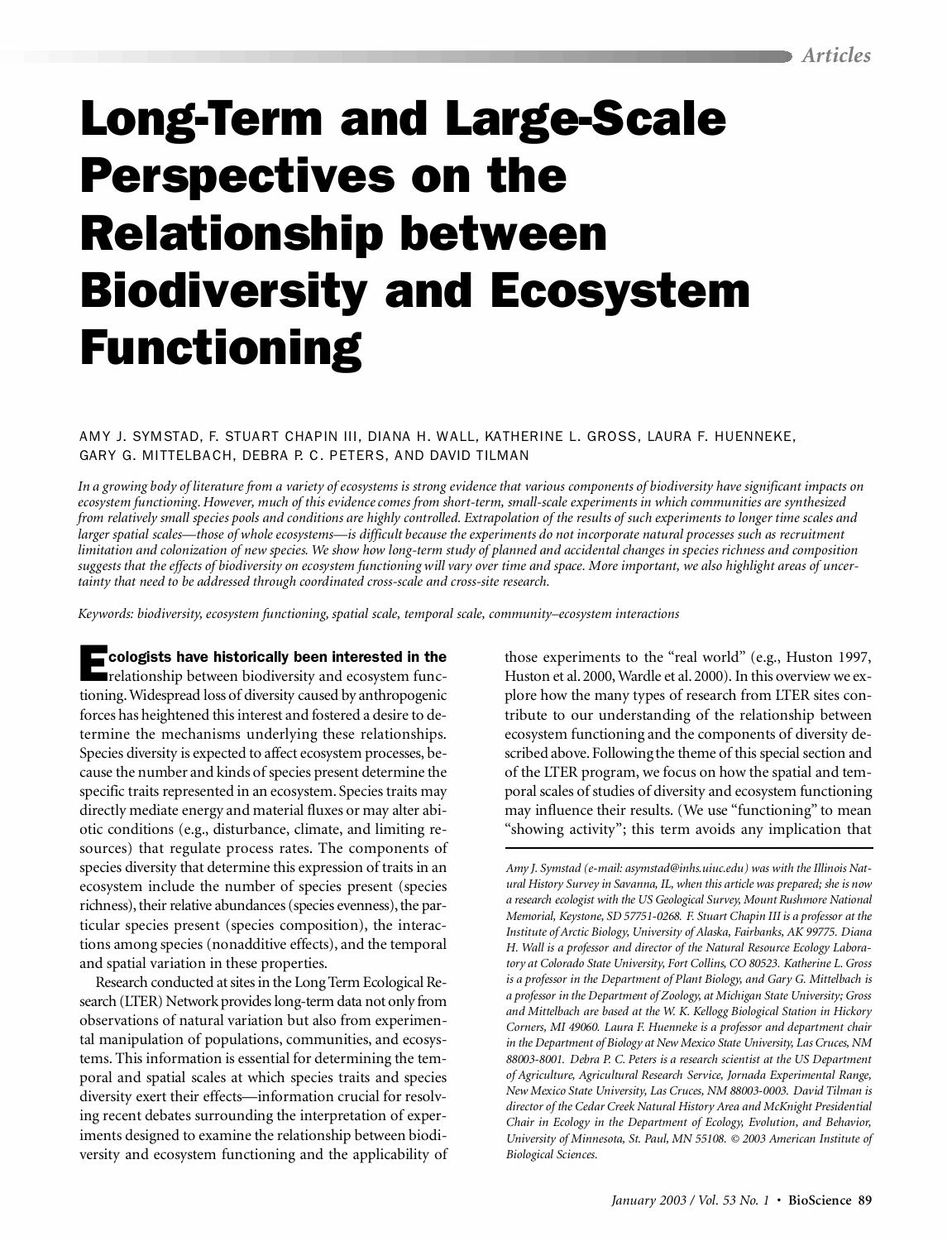organisms perform purposeful roles in ecosystem-level processes.)

A first step in discerning the effects of biodiversity, including species or functional group richness and composition, on ecosystem functioning is to directly manipulate these factors in an experimental setting where other factors (climate, soil type, etc.) are held constant and the resulting effects on ecosystem functioning are measured. Such experiments are a relatively new phenomenon,which began in the early 1990s. Two such experiments at the Cedar Creek LTER site have been at the forefront of this avenue of research. The first of these, initiated in 1994, consists of 3-meter (m) x 3 m plots planted with 1, 2, 4, 6, 8, 12, or 24 plant species. The composition of each plot was determined by a separate random draw from a pool of 24 species. The second experiment, also initiated in 1994, is similar, except that the plots are 9 m x 9 m and planted with 1, 2, 4, 8, or 16 species randomly chosen from a pool of 18 species.

Both experiments show that, as the number of species planted increases, total community plant biomass increases and the level of unconsumed soil nitrate decreases. However, they also show that functional group composition of plots is as important as species richness in controlling these measures of ecosystem functioning (Tilman et al. 1997). These results, and those from a multiple-site experiment across Europe (BIODEPTH [BIODiversity and Ecosystem Processes in Terrestrial Herbaceous Ecosystems]; Hector et al. 1999), stimulated vigorous debate.Were these results caused by sampling effects, resulting from the higher probability that more diverse plots would contain and become dominated by a highly productive species? Or were they caused by complementarity effects: that is, did the differences in the ecological niches of species lead to more complete use of resources in more diverse plots (e.g., Huston 1997, Wardle 1999, Huston et al. 2000)? Analyses of the Cedar Creek results suggest that both mechanisms were responsible for the positive relationships found between diversity and ecosystem functioning, with sampling effects explaining much of the correlation early in the ex periment (1 to 3 years) but longer-term results (5 to 6 years) being more consistent with the mechanism of complementarity (Tilman et al. 2001).

The loss of biodiversity is just one component of the changes occurring in ecosystems throughout the world.Questions about how diversity loss may interact with other aspects of global change are being addressed in a third synthetic community experiment, BioCON (Biodiversity,  $\mathrm{CO}_2^{}$ , and Nitrogen), at the Cedar Creek LTER site (Reich et al. 2001). In this experiment, plant diversity is manipulated in combination with atmospheric carbon dioxide  $(CO<sub>2</sub>)$  and nitrogen (N) deposition, again in small plots. The results of the first 2 years of BioCON confirmed the diversity–biomass and diversity–soil nitrate relationships found in the other two Cedar Creek experiments.In addition, biomass accumulation in response to elevated  $CO<sub>2</sub>$  or N was greater in species-rich than in species-poor plots, both because the more diverse plots were more likely to contain dominant species (sampling

effect) and because of niche differentiation (complementarity effect). Continuation of this experiment will help determine whether these short-term (2-year) results will change over time as community composition shifts and soil microbial feedbacks kick in (Reich et al. 2001).

This type of research—highly controlled experimental manipulation—has been instrumental in addressing the potential consequences of biodiversity loss and generating new research ideas. In addition, some issues surrounding these experiments, particularly the relative importance of sampling and complementarity effects, are being resolved through new analyses of longer-term data. However, the relevance of these results to the real-world problem of local and global biodiversity loss still remains in question, at least partially because plots are small and the synthesized communities are assembled randomly from relatively small species pools. Ecologists need to consider how such controlled studies relate to issues raised by biodiversity changes in species-rich systems with multiple trophic levels, at large spatial scales and over long time frames.

#### Spatial effects on diversity–functioning relationships

The spatial scale at which an ecological study is conducted depends on the size of the organisms and the properties of the ecosystem involved,but also on logistical constraints.The size of a study also determines the level of detail at which any one component of an ecosystem can be investigated and, consequently, how the results are interpreted.No single experiment can manipulate all components of biological diversity and measure the reactions of all aspects of functioning in a single ecosystem, let alone across different ecosystems. However, the unusually complete understanding of an ecosystem that comes from long-term coordinated research at LTER sites provides valuable information for discerning the implications of diversity–functioning studies for spatial scales other than those at which they were conducted. In this section we illustrate how research designed outside the biodiversity– ecosystem functioning framework yields valuable insight as to how diversity–functioning relationships may vary across spatial scales.

Spatial patterns of soil biodiversity. Spatial patterns of soil organism richness and composition, as well as spatial relationships between soil organisms and habitat structure, illustrate how the spatial scale of a biodiversity–functioning study may influence study results. For microbes and microfauna, local diversity effects may occur at the scale of micrometers, whereas for larger invertebrates and vertebrates they occur at the scale of centimeters to meters. The diversity of these organisms is influenced by habitat properties, which also vary at different scales.

Vegetation, organic matter, and edaphic properties all affect soil diversity, but which factor is most influential differs among ecosystems. In deserts or other ecosystems where vegetation is scarce or absent, edaphic factors determine the structure of soil communities. For example, in the McMurdo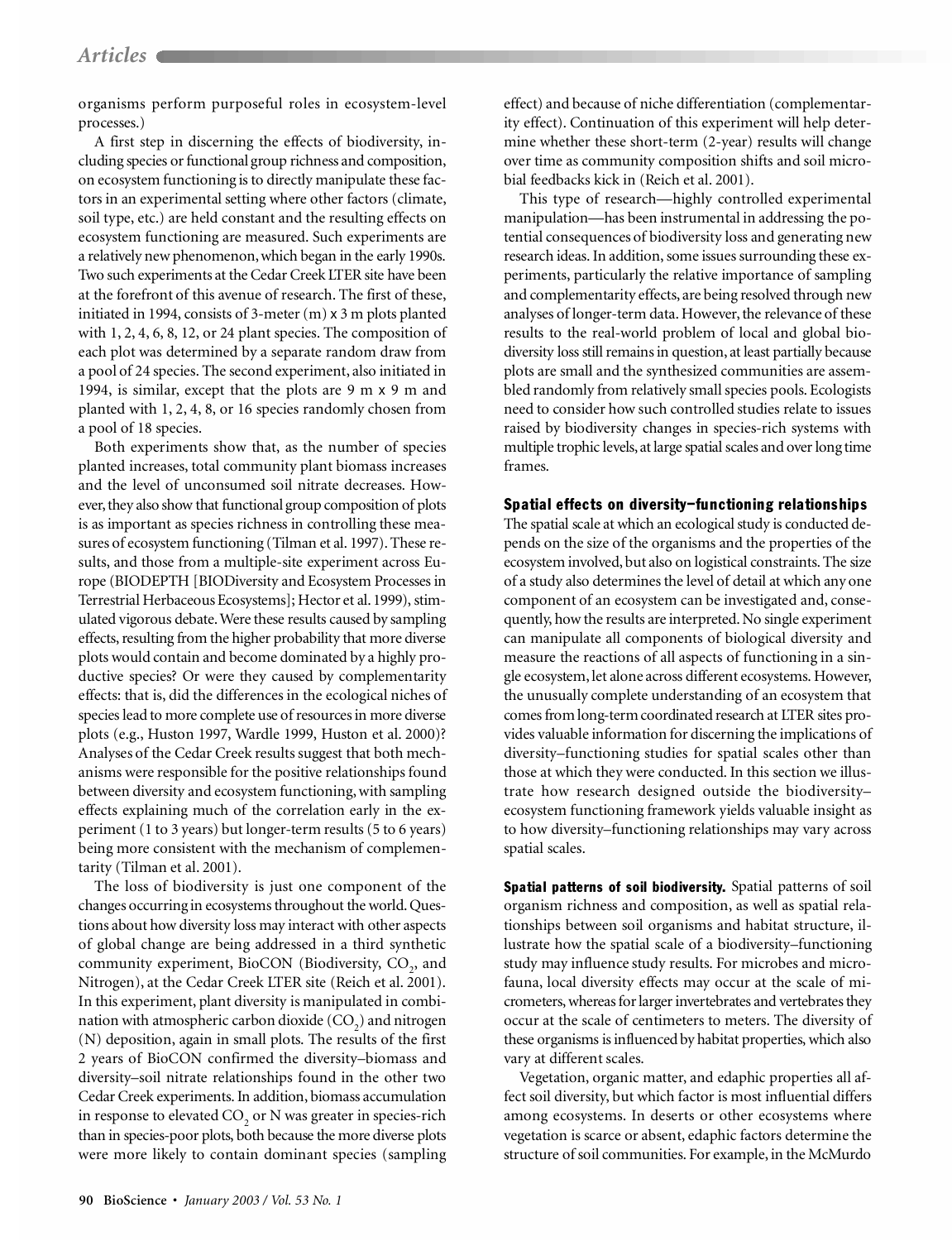

*Figure 1. Spatial relationships between soil communities (patterns) and biotic or abiotic factors (colors) in the environment. (a) In desert or other environments with little or no vegetation, soil community composition corresponds closely to edaphic factors.(b) In semiarid ecosystems dominated by shrubs, soil communities are most diverse under and in the near vicinity of shrubs. (c) In productive grasslands, biotic (e.g., plant community) and edaphic factors interact to affect soil community composition and diversity in often unpredictable ways.(d) Soil community composition may be relatively insensitive to different agricultural practices if edaphic factors are consistent across treatments.*

Dry Valleys LTER site in Antarctica, variation in the diversity of soil nematode communities across the landscape depends on edaphic factors such as organic carbon (C), salts, and soil moisture (figure 1a; Courtright et al. 2001). In contrast, the distribution of soil biodiversity in semiarid ecosystems, such as the Jornada Basin and Shortgrass Steppe LTER sites, is highly dependent on the patchy spatial pattern of the vegetation. At these sites, biodiversity in the soil below plants is greater than in the adjacent exposed soil. This suggests that the plants serve as "resource islands,"providing higher organic matter pools (e.g., roots and litter) and higher rates of ecosystem processes such as mineralization (figure 1b; Herman et al. 1995). In more productive ecosystems, where vegetation cover is more continuous, soil biodiversity still varies considerably across space, but the relationship to plant community or soil properties is unclear (figure 1c; Broughton and Gross 2000). At the Kellogg Biological Station LTER site, soil microbial community structure has not responded after 7 years to different management treatments ranging from conventional tilling to successional field (figure 1d; Buckley and Schmidt 2001). This may be a consequence of the historical legacy of disturbance, as seen at the Harvard Forest LTER site (Foster and Motzkin 1998), or it may be that soil characteristics that influence microbial communities—total C and N, for example—require decades or centuries to equilibrate with the plant community (Wardle 2002).

These examples show how the coupling between soil community diversity and edaphic or biotic factors differs among ecosystems. Although these studies were done in the context of understanding how these factors affect soil communities, they also suggest that the spatial scale at which soil community diversity influences ecosystem functioning differs among ecosystems. In places like McMurdo, diversity effects may be limited at any scale because ecosystem functioning is strongly influenced by edaphic factors. In semiarid shrublands, diversity effects may depend on the spatial distribution of plants.In productive ecosystems, diversity effects of the soil community on ecosystem functioning may be more difficult to predict be cause of the multitude of factors involved. Few experiments directly testing the effect of soil community diversity on ecosystem functioning have been performed (but see van der Heijden et al. 1998). The LTER Network, with its variety of ecosystems, provides an excellent forum for testing these predictions and determining the mechanisms that underlie these relationships across spatial scales.

Productivity-diversity relationships. A number of experimental studies have shown significant positive effects of species richness on ecosystem productivity in relatively small experimental plots. However, as we mentioned earlier, it is unknown how these effects scale up to larger ecosystems, or to changes in species richness across natural gradients of diversity within and across communities. Studies of the reverse relationship—how species richness varies with productivity—have a much longer history in ecology (Rosenzweig 1995) and have been examined across spatial scales ranging from within communities to across entire continents.These studies demonstrate the importance of scale in determining the relationship between productivity and species diversity, and their results provide insights into how diversity influences ecosystem functioning at larger scales.

For example, a recent meta-analysis of published productivity–diversity relationships (Mittelbach et al. 2001) showed that, for vascular plants, the relationship between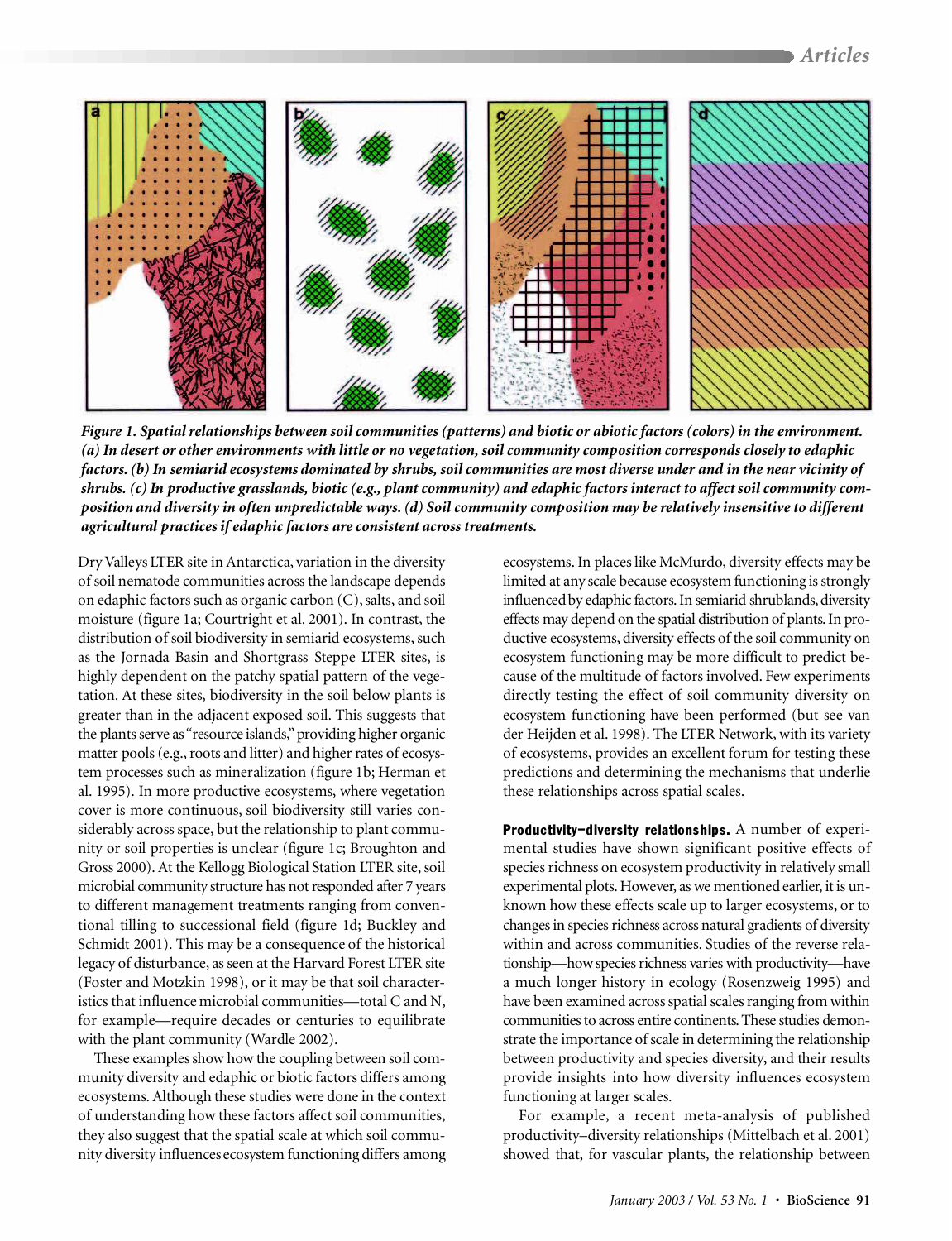productivity and species number was generally unimodal (hump-shaped) in studies conducted at local and regional geographic scales but became more linearly positive at large (continental) scales, such as the latitudinal gradient. The relationship also differed among ecological scales. For terrestrial plants, studies that crossed community types more commonly detected a unimodal relationship than studies within a single community type, possibly because studies that crossed communities tended to encompass a greater range of productivity.

The studies reviewed by Mittelbach and colleagues (2001) represent a heterogeneous collection of sampling methodologies and data types.Ideally,the collection of data across sites should be standardized to better examine the effects of scale on any ecological relationship.Gross and colleages (2000) used data collected with similar (but not identical) methods from a number of LTER sites to more closely examine the impact of scale on productivity–diversity relationships in plant communities. Using consistent measures of diversity (number of species per  $m<sup>2</sup>$ ) and productivity (peak aboveground plant biomass from clipped plots) in herb-dominated terrestrial communities from six LTER sites, Gross and colleagues (2000) found a significant unimodal relationship between productivity and diversity at the largest scale, that is, when data from individual fields were compared across a biogeographic region. The same hump-shaped pattern was found when data from all six LTER sites (including old-fields, short- and tallgrass prairies, arctic and alpine meadows) were included and when only the grassland sites were used in the analyses. However, at the smaller scale of individual fields within an LTER site, productivity and diversity were significantly related at only one site, and this relationship was negatively linear.The findings of Gross and colleagues (2000) confirm the importance of geographic and ecological scale in determining the relationship between productivity and species diversity, although the patterns differ somewhat from those reported by Mittelbach and colleagues (2001).

Recently,Chase and Leibold (2002) contrasted local and regional patterns of species diversity and productivity in aquatic (pond) communities. They found a significant unimodal productivity–diversity relationship at the local scale (among ponds) for both plants and animals, but a significant positively linear relationship at the landscape scale (among watersheds) because of decreasing similarity in species composition as productivity increased.The authors suggested that this difference in community similarity might have occurred because of differences in community assembly processes between lowand high-productivity sites, with high-productivity sites having a greater possibility for multiple stable states.

The same concepts, including competitive exclusion and niche packing, have been invoked to explain both productivity–diversity and diversity–ecosystem functioning relationships. These concepts are generally more applicable at local scales, and so have generally been successful at ex plaining results of small-scale biodiversity–ecosystem functioning experiments.However,larger-scale properties such as

differences in soil fertility and climate, which can also influence productivity–diversity relationships, may more strongly affect ecosystem functioning than does diversity (Huston and McBride 2002) at scales larger than the experimental plot. In addition, community assembly processes such as those mentioned by Chase and Leibold (2002), which are often affected by regional-scale properties, have not yet been incorporated into biodiversity–ecosystem functioning theory or experimentation. Clearly, we have a long way to go to determine the importance of biodiversity to ecosystem functioning at large spatial scales. Moreover, future research will need to reconcile the positive relationships between species richness and ecosystem productivity observed in experimental manipulations with the variety of productivity–diversity patterns observed in nature (Loreau et al. 2001).

Scaling up from small plots in single ecosystems. One of the difficulties in achieving this reconciliation and extrapolating results from small, controlled experiments is that experiments in which biodiversity is directly manipulated on the scale of entire ecosystems are nearly impossible to conduct. However, ecosystem simplifications that simulate anthropogenic disturbances indirectly reveal effects of species composition on ecosystem functioning.Whole-lake acidification experiments have had large effects on the species composition of food webs but comparatively small effects on ecosystem processes such as respiration and phytoplankton production (Schindler 1990). These results are at odds with the predictions of small-scale experiments showing that species loss or changes in species composition can have major effects on ecosystem functioning (e.g., Duffy et al. 2001, Downing and Leibold 2002).

Schindler and colleagues (1985) suggest that the relatively minor effects of compositional changes in the food webs of these whole-lake acidifications demonstrate the importance of species compensation and the role of colonization of new species from the regional species pool. The opportunities for species colonization and replacement in controlled laboratory or weeded field experiments are obviously limited, which may point to an important caveat in extrapolating the results of small-scale or short-term experiments to estimate the ecosystem impacts of biodiversity loss in nature.Diversity at the landscape scale will influence these colonization and replacement processes. For example, successional trajectories after fire in forested ecosystems such as at the Bonanza Creek LTER site in Alaska often depend on landscape patterns of seed availability and resprouting potential (Van Cleve et al. 1991). Integrating these landscape and community processes with actual patterns of diversity loss at different spatial scales will be necessary for making such extrapolations.

Another issue related to scaling up from meter-scale plots to kilometer-scale ecosystems is whether the patterns found in one ecosystem are relevant to other ecosystems. For ex ample, a removal experiment has shown that the relative importance of biotic versus abiotic factors for ecosystem functioning varies among ecosystems. By excluding all soil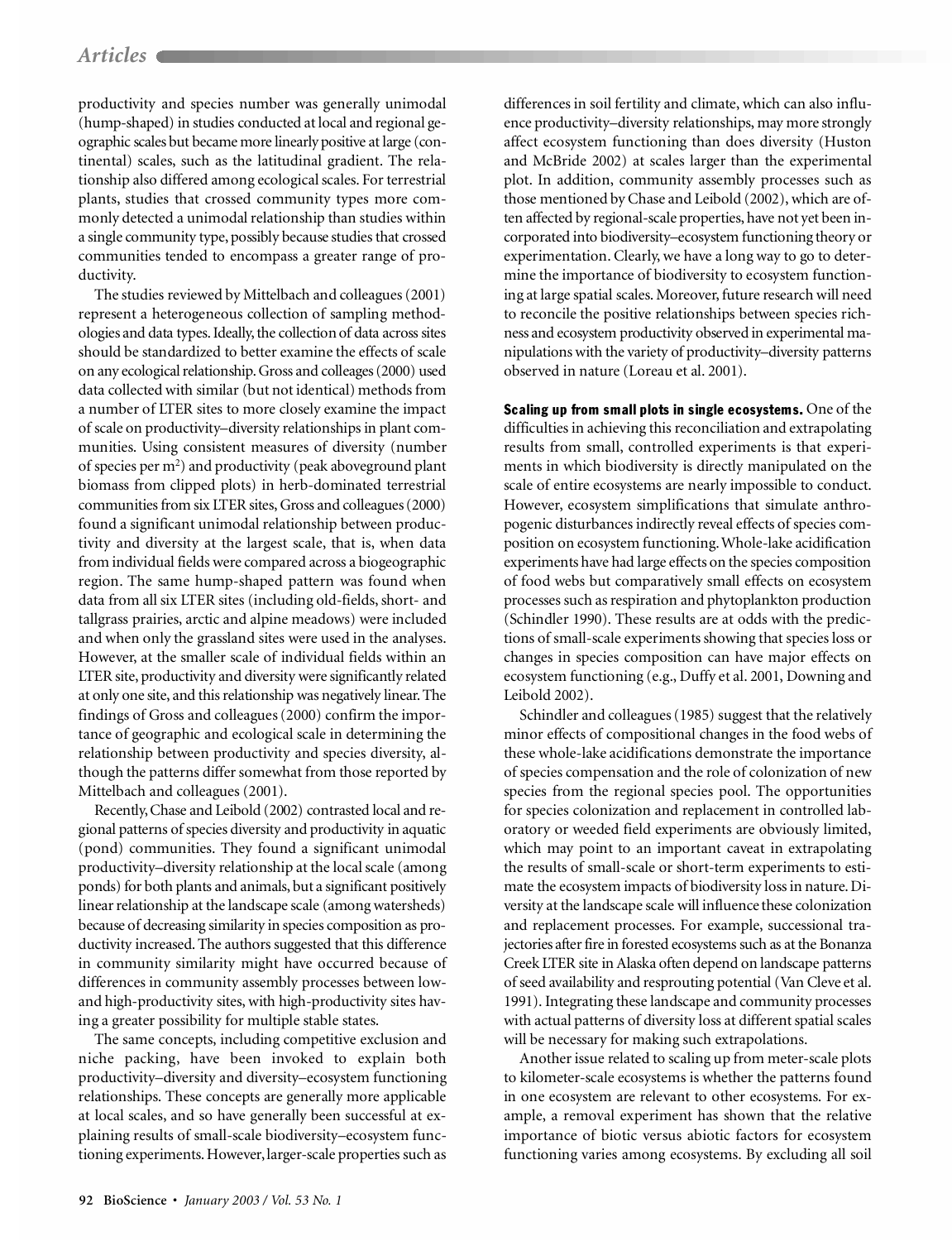fauna from some litter bags and leaving the fauna intact in others, Gonzalez and Seastedt (2001) compared faunal effects on litter decomposition and N mineralization rates of the same litter among ecosystems with very different abiotic conditions: wet and dry tropical forests at the Luquillo LTER site and subalpine forests at the Niwot Ridge LTER site. They found that both the abiotic factor (climate) and the biotic factor (soil fauna presence) significantly affected ecosystem processes. However, soil fauna had a disproportionately large effect on decomposition and mineralization in the wet tropical forest, compared with the dry tropical forest and subalpine forests. Removing all soil fauna is an extreme example of diversity reduction, but this study serves as an example of how experiments on biodiversity and ecosystem functioning in different environmental conditions could yield strikingly different results. The LTER Network provides excellent opportunities for this type of cross-site comparison.

Such a cross-site experiment has been performed in the European BIODEPTH program, which manipulated plant species and functional group richness in eight grasslands from Greece to Sweden. In this experiment, plant diversity positively affected aboveground plant biomass when all sites were combined, and only one site differed from the overall pattern when sites were examined separately (Hector et al. 1999). At the Greek site, the dominance and high productivity of one species at low levels of diversity resulted in no significant relationship between plant species richness and productivity.

This dominant species was one of the few perennial species in the annual-dominated community at this site, whereas all the other sites included only perennial species (Troumbis et al. 2000).

This result suggests two factors to consider when extrapolating results from one ecosystem to others. First, the addition of a different growth form to a relatively simple community (e.g., shrub invasion in a perennial grassland) may produce different diversity–functioning relationships be cause the range of possible interactions among species changes (Hochstrasser 2001). Second, dominant species have varying effects on the community and ecosystem depending on context.This phenomenon is illustrated by the results of a simulation model based on data from three LTER sites (Peters and Herrick 2002). An individual plant–based model (ECO-TONE) was used to simulate the response of functional groups (perennial grasses, shrubs, perennial forbs, and annuals) to a multiyear drought that occurred in 1976–1977 at three grassland LTER sites (Shortgrass Steppe, Sevilleta, and Jornada Basin). At all of these sites, the dominant grass species *(Bouteloua* spp.) failed to

establish during the drought, but after the drought ended and *Bouteloua* became established, the biomass of remaining plant functional groups decreased (figure 2).Annuals suffered the greatest loss in biomass—a 73% to 94% decrease—at all three sites when the dominant species appeared, but other remaining functional groups'responses differed across sites.At the Shortgrass Steppe and Jornada Basin sites, the establishment of the dominant *Bouteloua* species caused decreases in biomass that were relatively consistent across all functional groups (figure 2a, 2b),whereas at the Sevilleta site, perennial grasses and annuals were affected more than shrubs when the two codominant *Bouteloua* species became established (figure 2c). These dominant species presumably exert large influences on ecosystem functioning, not only directly but also indirectly through their effects on the diversity of the rest of the community.

Together, these examples illustrate how the effects of diversity on ecosystem functioning may vary among ecosystems because of differences in dominant species, in abiotic conditions, and in the interactions between biotic and abiotic processes and properties. In addition, they show that, in order to successfully scale up the results of small-scale biodiversity–ecosystem functioning experiments and the theory behind them to make accurate predictions about how biodiversity loss affects functioning on the ecosystem scale, community assembly and species colonization processes need to be incorporated.



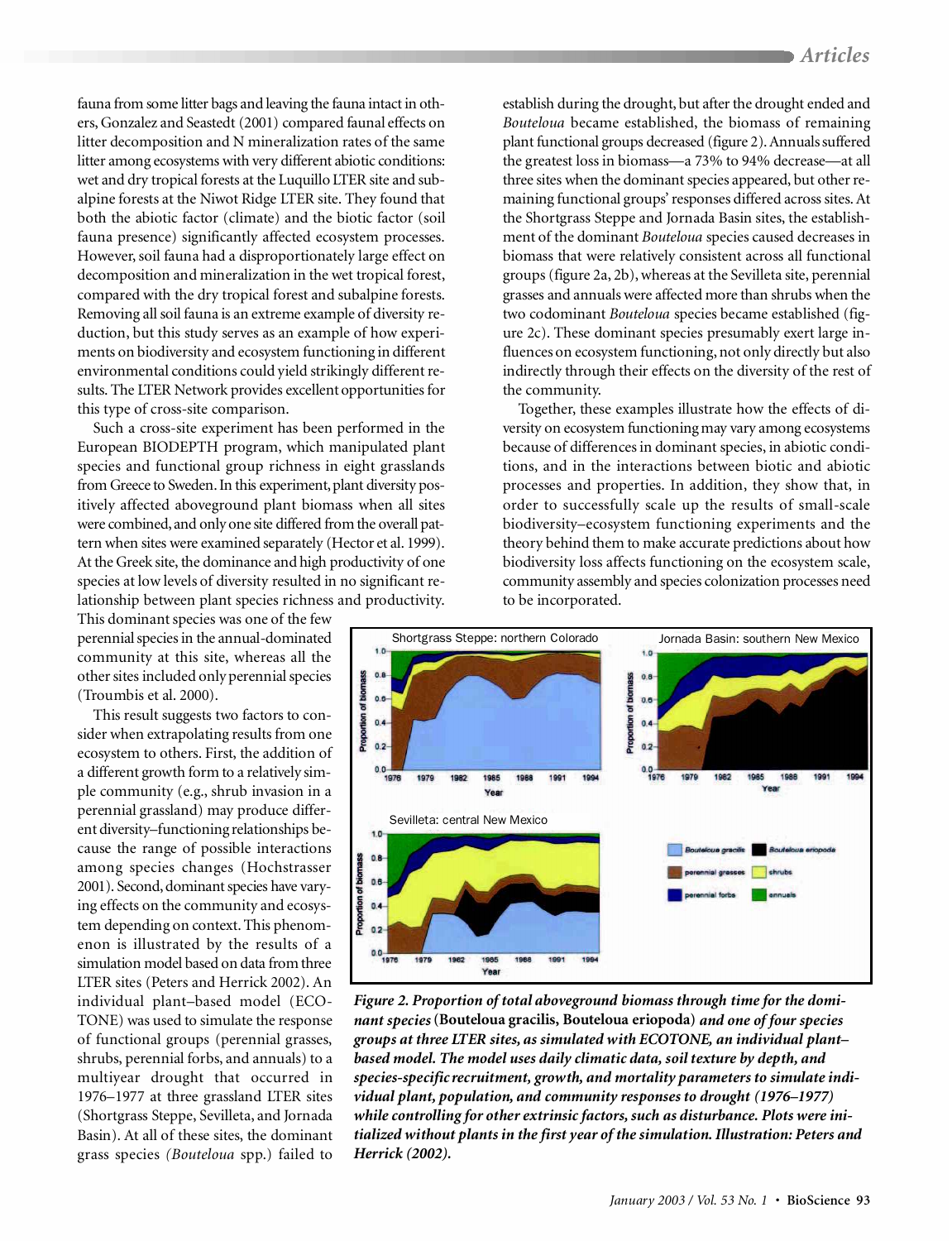### Temporal effects on diversity– functioning relationships

Because colonization, recruitment, and assembly processes often take a long time, long-term ecological research is often the only way to observe and understand these processes and their effects on ecosystem functioning. Most experiments explicitly designed to test the effect of biodiversity on ecosystem functioning are still relatively young and short-term. However, these and other research projects have already supplied some insight into how biodiversity affects the stability of ecosystem functioning through time, as well as into how and why the short- and long-term effects of biodiversity on ecosystem functioning may differ.

Biodiversity and stability of ecosystem functioning. One common argument made to justify efforts to preserve biodiversity is that greater diversity leads to greater stability (Naeem 1998). Whether this statement is true, however, has been a matter of strong debate since MacArthur (1955) suggested it more than four decades ago. Long-term monitoring of an LTER experiment has shed some light on the resolution of this debate and in turn inspired advancements in ecological theory that suggested mechanistic hypotheses that have subsequently been tested in other systems.

At the Cedar Creek LTER site, a long-term N-addition ex periment initiated in grassland fields in 1982 resulted in plots with plant species richness levels ranging from 1 to 22 species per 0.3 m<sup>2</sup> . Aboveground biomass of all individual plant species has been sampled in every plot each year since then. Analyses of these data following a major drought in 1987–1988 revealed that total plant community biomass in plots with greater plant diversity was about five times more resistant to drought than in plots with one or two plant species (Tilman and Downing 1994), in part because the low-diversity plots had the highest rates of N addition and were therefore dominated by less drought-resistant species. There was also a highly significant tendency for plots with higher diversity to have less year-to-year variation in total biomass (figure 3a; Tilman 1996), suggesting that greater plant diversity may increase the stability of total plant community biomass. These relationships remained significant even after statistically controlling for the effects of N-addition rate, subsequent changes in community biomass and composition, and other potentially confounding variables. Thus, whether stability was measured as resistance to a major perturbation or as lower year-to-year variation, greater plant diversity was associated with greater stability in total community biomass. Individual species, however, had greater year-to-year variation in abundance in higher-diversity plant communities (figure 3b; Tilman 1996).

This seeming paradox—that each member of a community was less stable, but the sum of these members was more stable, at higher diversity—is resolved by the explanation that, first, compensating shifts in the abundance of individual species stabilize the entire community (McNaughton 1977, Chapin and Shaver 1985, Tilman 1996), and, second, averaging larger numbers of random variables reduces variability through statistical effects (Doak et al. 1998). Simple models based on data from the Cedar Creek grasslands provide theoretical backing for these mechanisms as potential causes of the observed results. Lehman and Tilman (2000) found that three different models of exploitative multispecies competition for limiting resources all predicted that the mechanisms of interspecific interaction that led to coexistence of species also caused, on average, greater total community biomass and stability, as well as lower stability of individual species, in more diverse communities.

The apparent effects of diversity on stability observed in the Cedar Creek N-addition experiment were controversial because diversity was not under direct experimental control (Huston 1997). Rather, diversity effects had to be inferred after statistical control for more than 20 different potentially confounding variables that had been measured. However,



*Figure 3. Stability of aboveground biomass related to plant species richness in 207 grassland plots at the Cedar Creek LTER site.(a) Relationship between coefficient of variation (CV) for community biomass and plant species richness. Each point represents a plot for which the y-axis represents the CV of biomass from 1984 to 1994, excluding the drought years of 1987 and 1988, and the x-axis is the average species richness of the plot for the same time period. Illustration modified from Tilman (1999).(b) As in (a), but CVs are determined for common individual species.***r** *= Pearson correlation coefficient;* **N** *= sample size*; \*\* = *significant at*  $P < 0.01$ ; \*\*\* = *significant at*  $P <$ *0.001. Illustration modified from Tilman (1996).*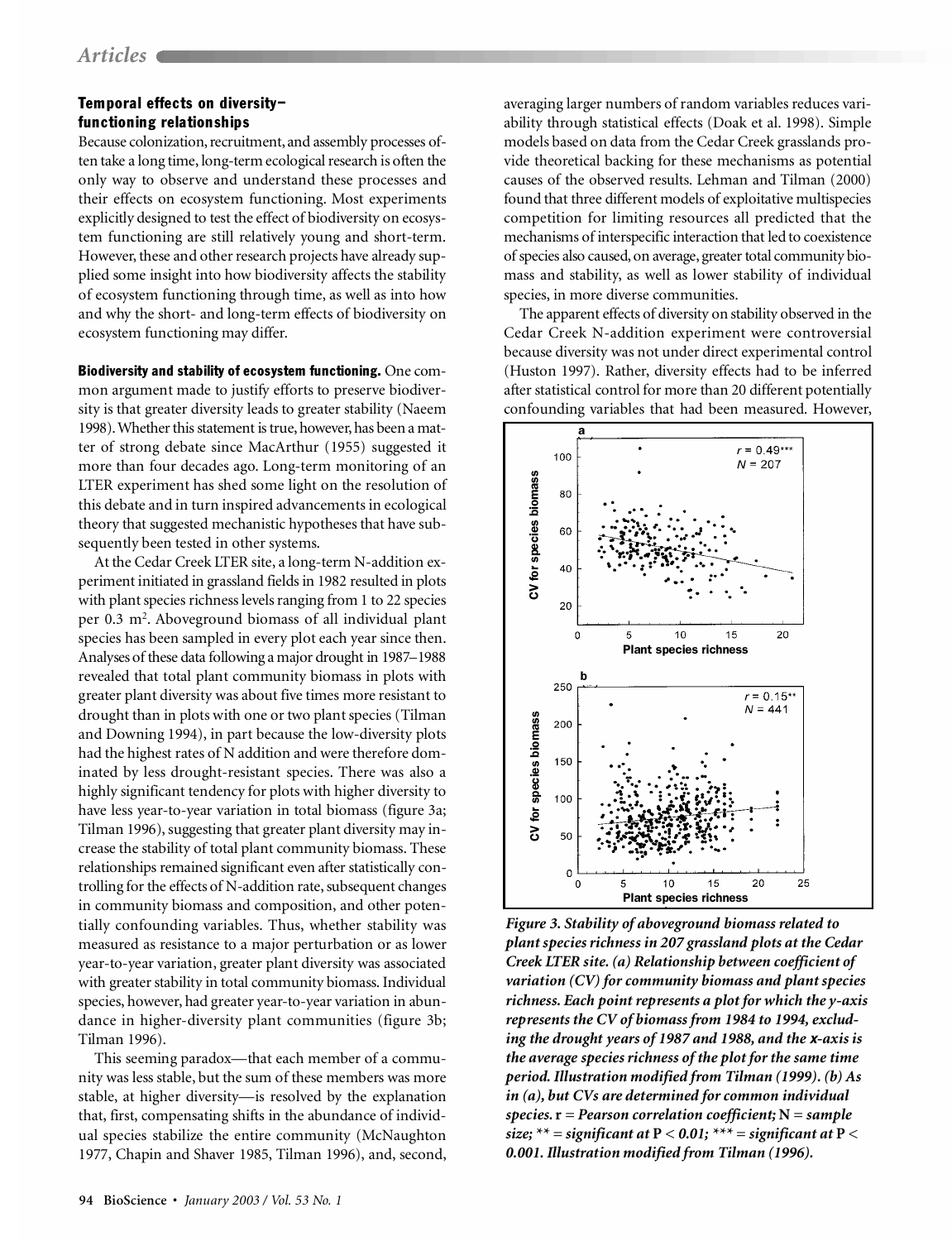this criticism led to new long-term experiments for which LTER sites are ideally suited, including those described at the beginning of this article.When the next drought or plague of locusts comes along,these experiments will be ready to test the diversity–stability hypothesis directly. More data are clearly needed, as recent experiments in other ecosystems have yielded conflicting results (e.g., Pfisterer and Schmid 2002).

Short-term versus long-term effects of diversity on ecosystem functioning. Long-term data are needed to understand not only the effect of biodiversity on stability of ecosystem functioning but also the processes behind differences in short-term and long-term results of diversity–functioning experiments. In some cases, biodiversity may seem to have little effect on ecosystem functioning in the short term, but in the long term it may have significant effects. For example, latesuccessional boreal forests at the Bonanza Creek LTER site are typically dominated by a single tree species (white or black spruce) that has significant effects on ecosystem processes such as water and energy exchange (Chapin et al. 2000). Early successional trees, shrubs, and herbaceous species constitute only a small percentage of the production. Following fire, these early-successional species resprout and dominate the burned area.The spatial distribution and diversity of these resprouts govern the spatial pattern of tree establishment (Cater and Chapin 2000) and the long-term successional trajectory of the stand (Mann and Plug 1999). Other early-successional species that contribute substantially to two ecosystem functions nutrient retention and productivity—of early successional stands are present only in the seed bank in the soil or recruit from other small patches of disturbance in the landscape (Viereck 1973). Thus, species that are rare and have little effect on ecosystem functioning in one stage of the disturbance cycle may be critical to the productivity and nutrient retention at other phases, suggesting that the diversity of these forests is essential to the ecosystem's long-term functioning even when it plays a relatively minor role in the short term.

An experiment at the Jornada Basin LTER site expressly designed to investigate the effect of a dominant species on ecosystem functioning revealed that the response of even an herbaceous ecosystem can be slow, compared with the typical length of time that experiments are monitored.In this study the dominant perennial grass, *Bouteloua eriopoda,* was removed from diverse semiarid grassland plots in 1994. Even after 6 years, including both dry and wet years, the species composition and abundances of other plant species in removal plots remained virtually identical to those in control plots (Baggs 1997). Observations over the longer term are necessary to confirm the lack of response of other species to such a dramatic removal (loss of 50% or more of original cover). Responses of other ecosystem components were subtle; for example, only slight decreases in soil organic matter were observed over time, and only longer-term observations were able to detect significant effects.

This pattern also often occurs when a species or functional group is introduced to an ecosystem, as illustrated by the cascading effects of the reintroduction of a top predator into a temperate lake (Mittelbach et al. 1995). In this case, a natural event (heavy snowfall and subsequent low wintertime oxygen levels) eliminated largemouth bass *(Micropterus salmoides)* from Wintergreen Lake, Michigan. When bass were reintroduced 9 years later in 1987 (figure 4a), there was a dramatic decrease in the abundance of planktivorous fish (figure 4b), followed by the reappearance of large zooplankton *(Daphnia;* figure 4c) and a significant increase in water clarity (measured by average Secchi depth; figure 4d) caused by *Daphnia* grazing on algae. The dramatic increase in water clarity did not occur until the 5th year after the bass were reintroduced, however, apparently because the decreasing predation on *Daphnia* did not reach some lower threshold until this time. The invasion of an alien species, the rusty crayfish *(Orconectes rusticus),* into Trout Lake at the North Temperate Lakes LTER site in Wisconsin showed an even longer delay. More than 20 years elapsed from the first detection of rusty crayfish in Trout Lake to their eventual spread and dominance throughout the lake. Today, this invasion has led to a significant loss of macrophyte species diversity, declines in macroinvertebrate abundance, a shift in fish species composition, and the virtual elimination of native crayfish (Wilson 2002).

In addition to these observational studies, experiments in aquatic systems show that changes in community structure and composition significantly affect ecosystem functioning. However, the effects in these experiments occurred much more quickly.One- to three-year removals of the top trophic level from whole lakes or small enclosures within lakes resulted in significant changes in nutrient dynamics and transport (Schindler et al. 1997, Vanni et al. 1997), thermal stratification (Mazumder et al. 1990), and ecosystem productivity (Perin et al. 1996). The differences in reaction time between these observational and experimental studies, as well as the differences we discussed earlier in the context of spatial scale, illustrate the importance of understanding the remaining community's potential for compensation and the processes that affect how long it takes for that compensation to occur. These factors will determine how similar the short-term and long-term effects of biodiversity loss are.

In an experiment at the Cedar Creek LTER site, shortterm effects of biodiversity reduction on ecosystem functioning were greater than long-term effects, but how long the short-term effects lasted varied among treatments. In this study, in which plant diversity and composition were manipulated by removing all possible combinations of zero, one, or two functional groups (forbs, graminoids using the  $C_3$  photosynthetic pathway, and graminoids using the  $C_4$  photosynthetic pathway), the response time of different treatments to the removals depended on the ability of remaining functional groups to colonize open space. These differences in recruitment limitation among functional groups in turn affected ecosystem properties such as aboveground plant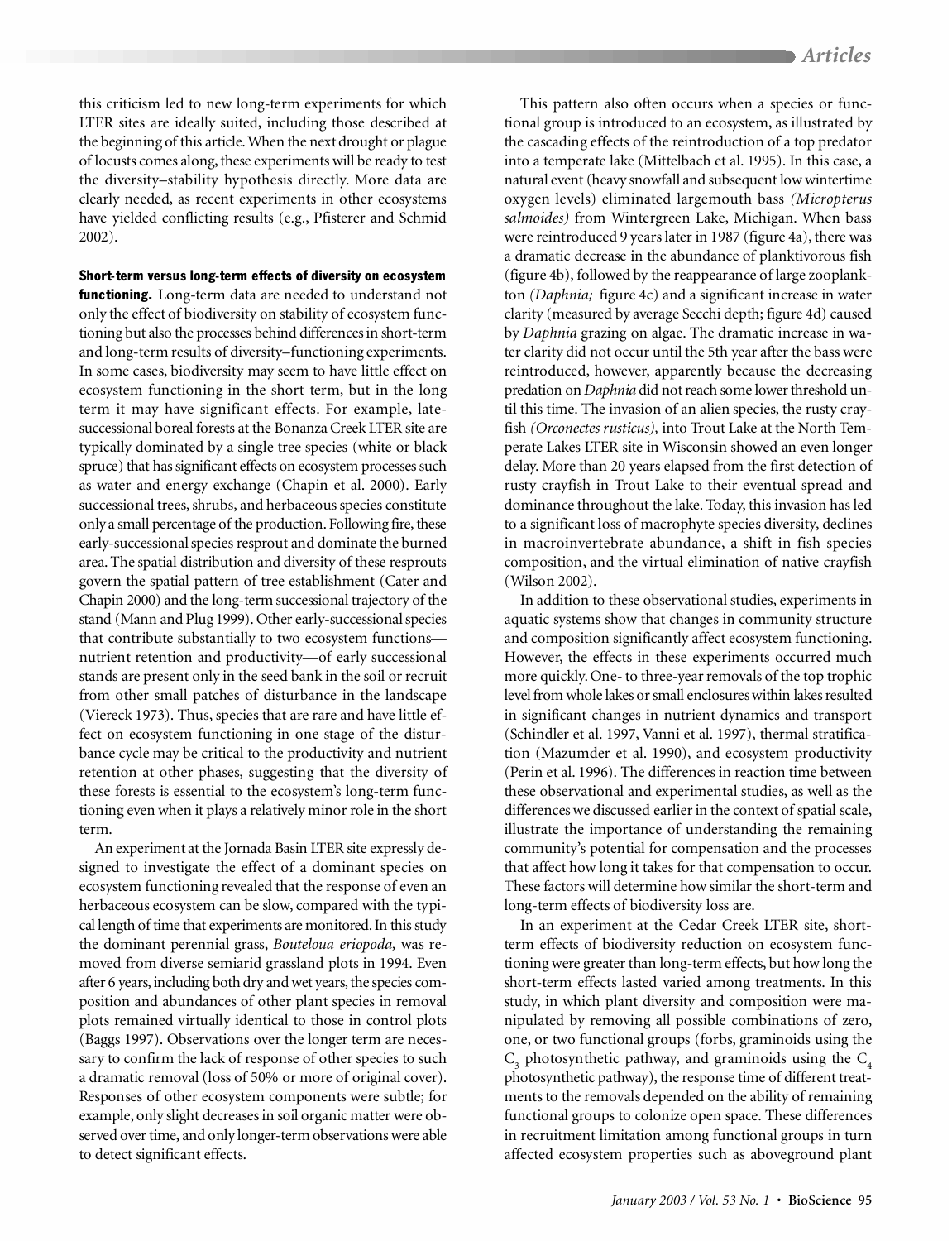

*Figure 4. Cascading effects across trophic levels following the reintroduction of a top predator, the largemouth bass* **(Micropterus salmoides),** *to Wintergreen Lake, MI. Pre-1994 data are from Mittelbach and colleagues (1995).*

biomass and soil N-leaching rates (Symstad and Tilman 2001). In this case, even in the treatments that reacted more slowly, compensation had occurred within 5 years of the original removal.In the classic experiments of Brown and colleagues, compensation did not occur until 20 years after a keystone functional group was removed. In 1977 (before the LTER Network existed), fences that excluded different components of the small mammal community were erected around large plots in the Chihuahuan Desert. Long-term study of these plots has shown large effects of kangaroo rats (*Dipodomys* spp.) on numerous aspects of animal and plant community structure (Heske et al. 1993). In addition, energy flow, in terms of seed resources consumed, in plots from which kangaroo rats were excluded was only approximately 33% of that in control plots. This changed in 1996, when a

pocket mouse species *(Chaetodipus baileyi)* with feeding habits similar to those of the kangaroo rats appeared at the site for the first time. By 1999 energy flow in the kangaroo rat–free plots had rebounded to approximately 80% of that in control plots (Ernest and Brown 2001). It remains to be seen, however, whether the new pocket mouse species will have similar effects on the plant and rodent communities.

In some cases, not only is ecosystem response slow to be ex pressed, but long-term responses may differ qualitatively from initial or transient responses. In 1995 a plant diversity experiment was established in a diverse shrubland at the Jornada Basin LTER site. Treatments included removal of all individuals of particular functional groups (e.g., removal of all shrubs or of all perennial grasses) and reduction of species diversity within functional groups. Erosion of surface sediment was monitored with collection pans on the downslope margin of each plot, because redistribution of surface soil and organic matter is thought to be a critical aspect of ecosystem change in desertified or desertifying systems. Overall sediment erosion rates were much higher in the first 2 years than they were later, probably reflecting the disturbance of the original treatments. More important, the pattern of treatment differences changed over time. In early sample periods, treatments involving removal of shrubs had significantly higher erosion rates. After several years, however, the treatments involving removal of most or all perennial grass cover had the highest erosion rates (figure 5; Huenneke et al. 2000).

Another aspect of short-term versus long-term effects of biodiversity loss demonstrated by these experiments, particularly by the plant removals, is related to diversity within functional groups. Initial classification of functional groups of species in both the Jornada Basin and the Cedar Creek ex periments followed conventions of growth form and physiology based on evidence that these traits determine how species affect ecosystem functioning. At Jornada Basin, virtually all shrubs use the  $C_3$  photosynthetic pathway, the important perennial grasses use the  $C_4$  pathway, and the leaf and stem succulents use crassulacean acid metabolism (they close their stomata during the day). Because photosynthetic pathway and growth form are strongly correlated with phenology of resource use, the designation of species into these functional groups seemed straightforward. However, experimental removals of species within functional groups have demonstrated substantial variation among species within these groups. For example, the two most abundant perennial grasses in the Jornada Basin community responded very differently to the removal of shrubs. At Cedar Creek, the dominant  $C_4$  grass (a perennial) failed to colonize open space, whereas subordinate annual  $C_4$  grasses increased slightly in response to removals.

These examples illustrate how species with similar effects on ecosystem functioning (functional effect groups sensu Landsberg 1999) may not respond to a change in the environment in the same way. Conversely, species that respond in the same fashion (functional response groups; Landsberg 1999) often vary in the traits that affect ecosystem function-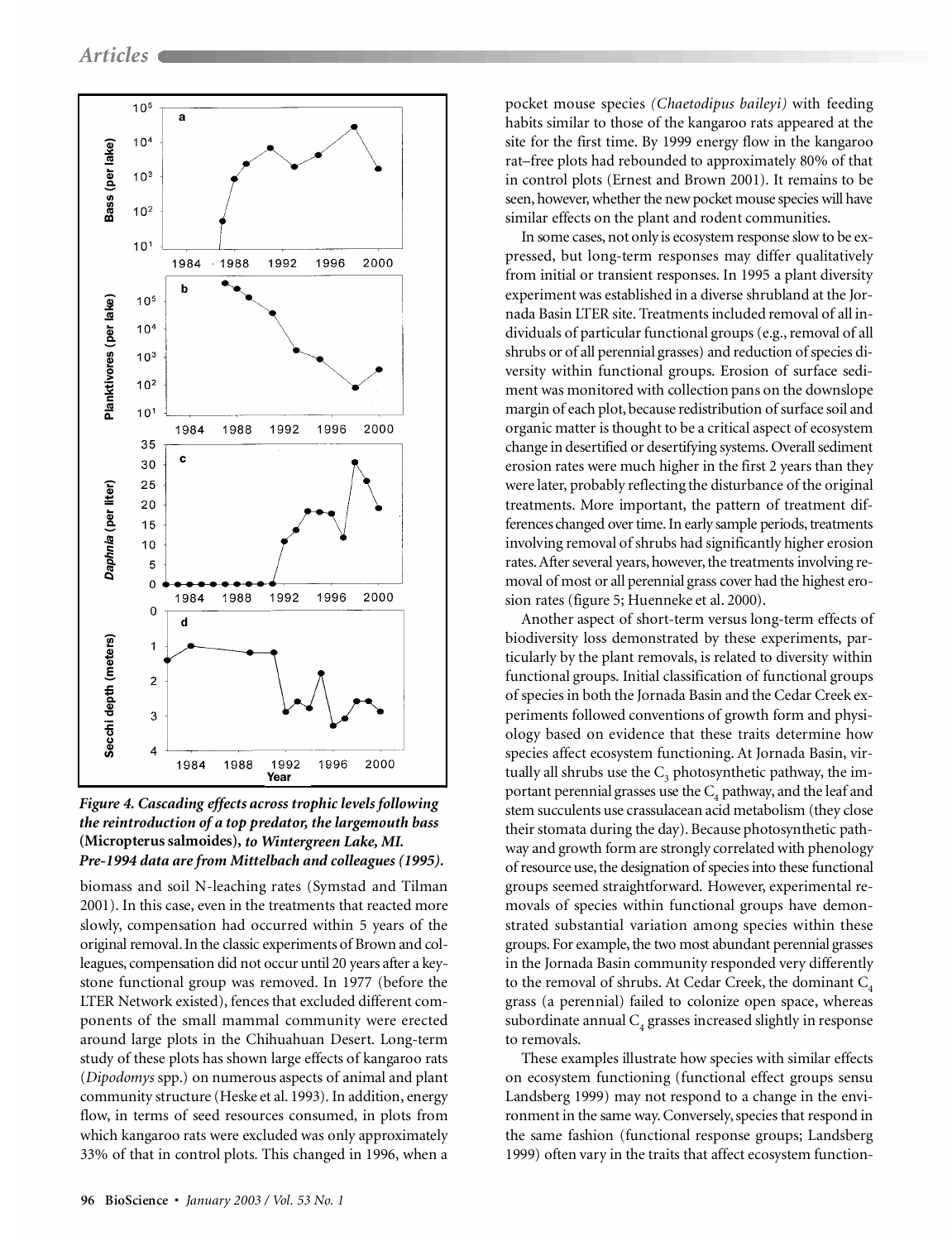

*Figure 5. Soil surface erosion, as reflected in accumulation of mineral soil particles less than 2 millimeters (mm) in diameter in collection pans, 1 year (a) and 4 years (b) after removal of plant species or species groups in a desert shrubland of the Jornada Basin LTER site. Treatments: C, control; PG, all perennial grasses removed; rL, removal of dominant species of each functional type, including removal of* **Larrea** *(creosote bush); rP, removal of dominant species of each functional type,where* **Prosopis** *(mesquite) was removed rather than* **Larrea;** *S, all shrubs removed; Simp, simplified, or dominant species of each functional type retained while all subordinate species were removed; SubS, all subshrubs removed; Succ, all stem and leaf succulents removed. An asterisk (\*) indicates those treatments in which accumulation was significantly different from that in control plots.*

ing (Lavorel and McIntyre 1999). This suggests that short-term effects of diversity loss on ecosystem functioning will be influenced by the functional traits of the organisms lost, whereas long-term effects will depend not only on the functional traits of the remaining organisms but also on their response traits. Depending on how these different factors balance out, the direct, short-term effects may be substantially different from the indirect, long-term effects of diversity loss.

#### Conclusions

A growing body of literature from LTER and other sites shows strong evidence that various components of biodiversity affect ecosystem functioning in a variety of ecosystems when conditions are highly controlled. The LTER studies we have highlighted illustrate how long-term and cross-scale research

projects are particularly important for addressing temporal and spatial scale issues that are difficult or impossible to address in these highly controlled situations.

Clearly, however, there is still much work to be done in this arena.Among the questions that our examples have raised are these: Given that the coupling between soil community diversity and edaphic or biotic factors varies among ecosystems, what does this imply for the effect of soil flora and fauna composition and richness in productive versus unproductive ecosystems? Are the mechanisms behind observed relationships between productivity and diversity the same as those behind the effects of experimental manipulations of biodiversity on productivity? What are the relative effects of biodiversity loss compared with those of other components of global change (climate change, CO<sub>2</sub> enrichment, habitat fragmentation) on the sustainability of ecosystem functioning? How do community assembly processes influence differences between short-term and long-term, small-scale and large-scale effects of diversity loss?

The time frames at which different mechanisms of biodiversity–functioning relationships and consequences of local diversity loss occur are just now becoming evident as LTER experiments truly become long-term.The spatial scales over which diversity contributes to ecosystem processes need closer examination, but more cross-site comparisons of LTER projects could yield interesting insights. Long-term research such as that conducted at the LTER sites, and the collaboration that is facilitated by the LTER Network,will play an important role in finding the answers to these and other exciting questions.

#### References cited

- Baggs JE. 1997. The role of *Bouteloua eriopoda* in the community structure and ecosystem function of a semi-arid grassland. Master's thesis. New Mexico State University, Las Cruces.
- Broughton LC, Gross KL. 2000. Patterns of diversity in plant and soil microbial communities along a productivity gradient in a Michigan old-field. Oecologia 125: 420–427.
- Buckley DH, Schmidt TM. 2001. The structure of microbial communities in soil and the lasting impact of cultivation. [Microbial Ecology 42:](http://lucia.ingentaselect.com/nw=1/rpsv/cgi-bin/linker?ext=a&reqidx=/0095-3628^28^2942L.11[aid=3402219]) 11-21.
- Cater TC,Chapin FS III. 2000. Differential effects of competition or microevironment on boreal tree seedling establishment after fire. [Ecology 81:](http://lucia.ingentaselect.com/nw=1/rpsv/cgi-bin/linker?ext=a&reqidx=/0012-9658^28^2981L.1086[aid=3402220]) [1086–1099.](http://lucia.ingentaselect.com/nw=1/rpsv/cgi-bin/linker?ext=a&reqidx=/0012-9658^28^2981L.1086[aid=3402220])
- Chapin FS III, Shaver GR. 1985. Individualistic growth response of tundra plant species to environmental manipulations in the field. [Ecology 66:](http://lucia.ingentaselect.com/nw=1/rpsv/cgi-bin/linker?ext=a&reqidx=/0012-9658^28^2966L.564[aid=657199]) [564–576.](http://lucia.ingentaselect.com/nw=1/rpsv/cgi-bin/linker?ext=a&reqidx=/0012-9658^28^2966L.564[aid=657199])
- Chapin FS III, et al. 2000. Arctic and boreal ecosystems of western North America as components of the climate system. Global Change Biology 6: S211–S223.
- Chase JM, Leibold MA. 2002. Spatial scale dictates the productivity– biodiversity relationship. [Nature 416:](http://lucia.ingentaselect.com/nw=1/rpsv/cgi-bin/linker?ext=a&reqidx=/0028-0836^28^29416L.427[aid=3402221]) 427–430.
- Courtright EM,Wall DH,Virginia RA. 2001. Determining habitat suitability for soil invertebrates in an extreme environment: The McMurdo Dry Valleys, Antarctica.Antarctic Science 13: 9–17.
- Doak DF, Bigger D, Harding EK, Marvier MA, O'Malley RE, Thomson D. 1998.The statistical inevitability of stability–diversity relationships in com munity ecology.American Naturalist 151: 264–276.
- Downing AL, Leibold M. 2002. Ecosystem consequences of species richness and composition in pond food webs. [Nature 416:](http://lucia.ingentaselect.com/nw=1/rpsv/cgi-bin/linker?ext=a&reqidx=/0028-0836^28^29416L.837[aid=3402224]) 837–841.